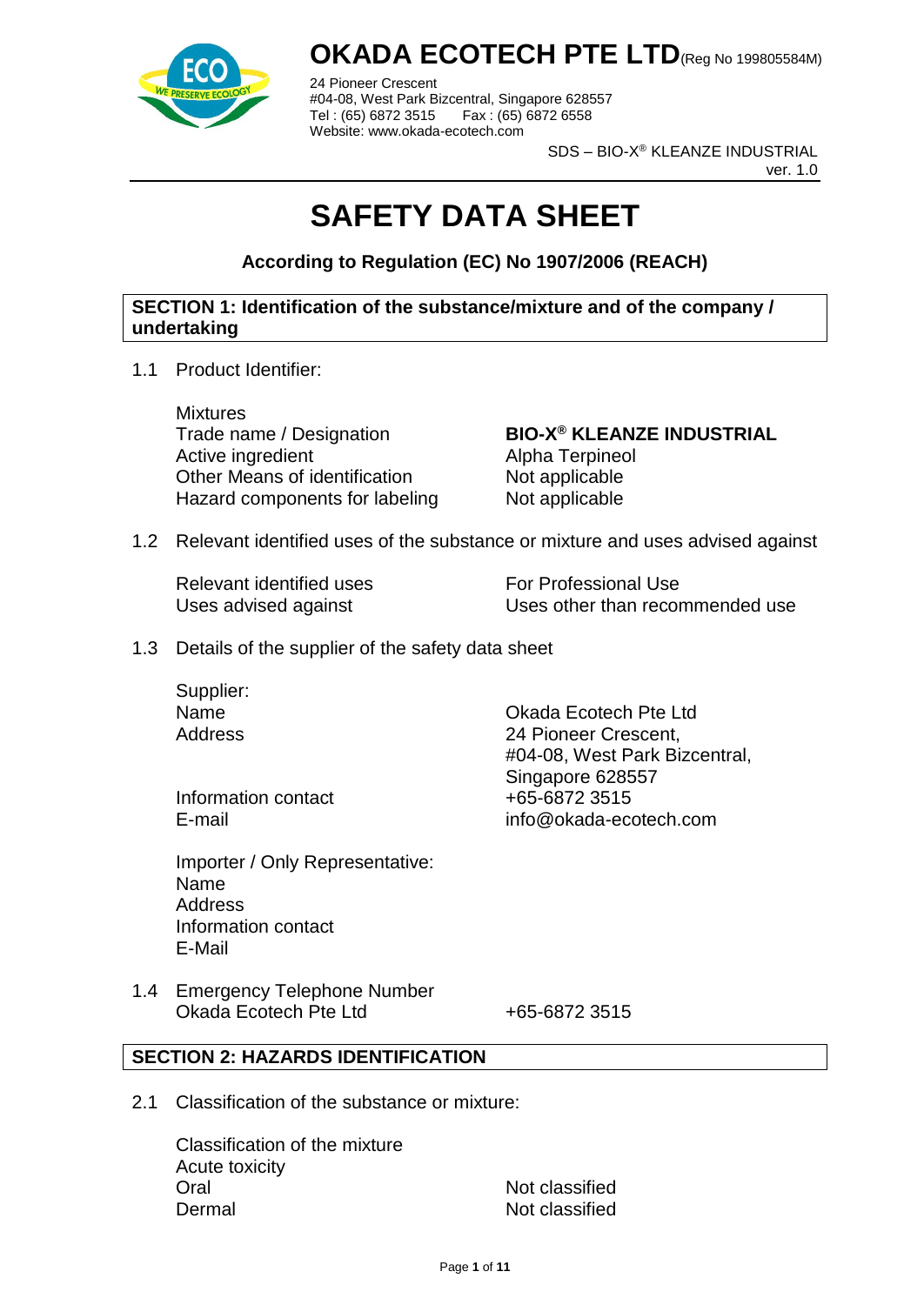

24 Pioneer Crescent #04-08, West Park Bizcentral, Singapore 628557 Fax : (65) 6872 6558 Website: www.okada-ecotech.com

SDS – BIO-X® KLEANZE INDUSTRIAL

ver. 1.0

Inhalation (Dust) Not classified Skin corrosion/irritation Not classified Skin contact Non-irritating (Rabbit) Eye contact Slight (Rabbit)

Skin sensitization Not a sensitizer (Guinea Pig) Carcinogenicity **Not likely to be carcinogenic to** humans

Reproductive Toxicity Not Classified

Aquatic hazard Acute Category No data available Chronic Category No data available

2.2 Label elements

Labelling according to Regulation (EC) No 1272/2008 [CLP/GHS]

| Hazard pictograms<br>Signal word<br><b>Hazard statements</b>       | Not applicable<br>Not applicable<br><b>WHO HAZARD CLASSIFICATION -</b><br>Unlikely to Present Acute Hazard in<br>Normal Use |
|--------------------------------------------------------------------|-----------------------------------------------------------------------------------------------------------------------------|
| <b>Precautionary statements</b>                                    |                                                                                                                             |
| P <sub>210</sub>                                                   | Keep away from heat, hot surfaces,<br>sparks, open flames and other ignition<br>sources. No smoking.                        |
| P302+P352                                                          | IF ON SKIN: Wash with plenty of<br>water and soap.                                                                          |
| P301+P330+P331                                                     | IF SWALLOWED: Rinse mouth, Do<br>NOT induce vomiting.                                                                       |
| P304+P340                                                          | IF INHALED: Remove person to fresh<br>air and keep comfortable for<br>breathing.                                            |
| P305+P351+P338                                                     | IF IN EYES: Rinse cautiously with<br>water for several minutes. Remove<br>contact lenses, if present and easy to            |
| P <sub>501</sub>                                                   | do. Continue rinsing.<br>Dispose empty container according to<br>local rules                                                |
| Supplemental Hazard information:<br>Special rules for supplemental | Not applicable                                                                                                              |
| label elements for certain mixtures:<br>Additional labelling:      | Not applicable<br>Not applicable                                                                                            |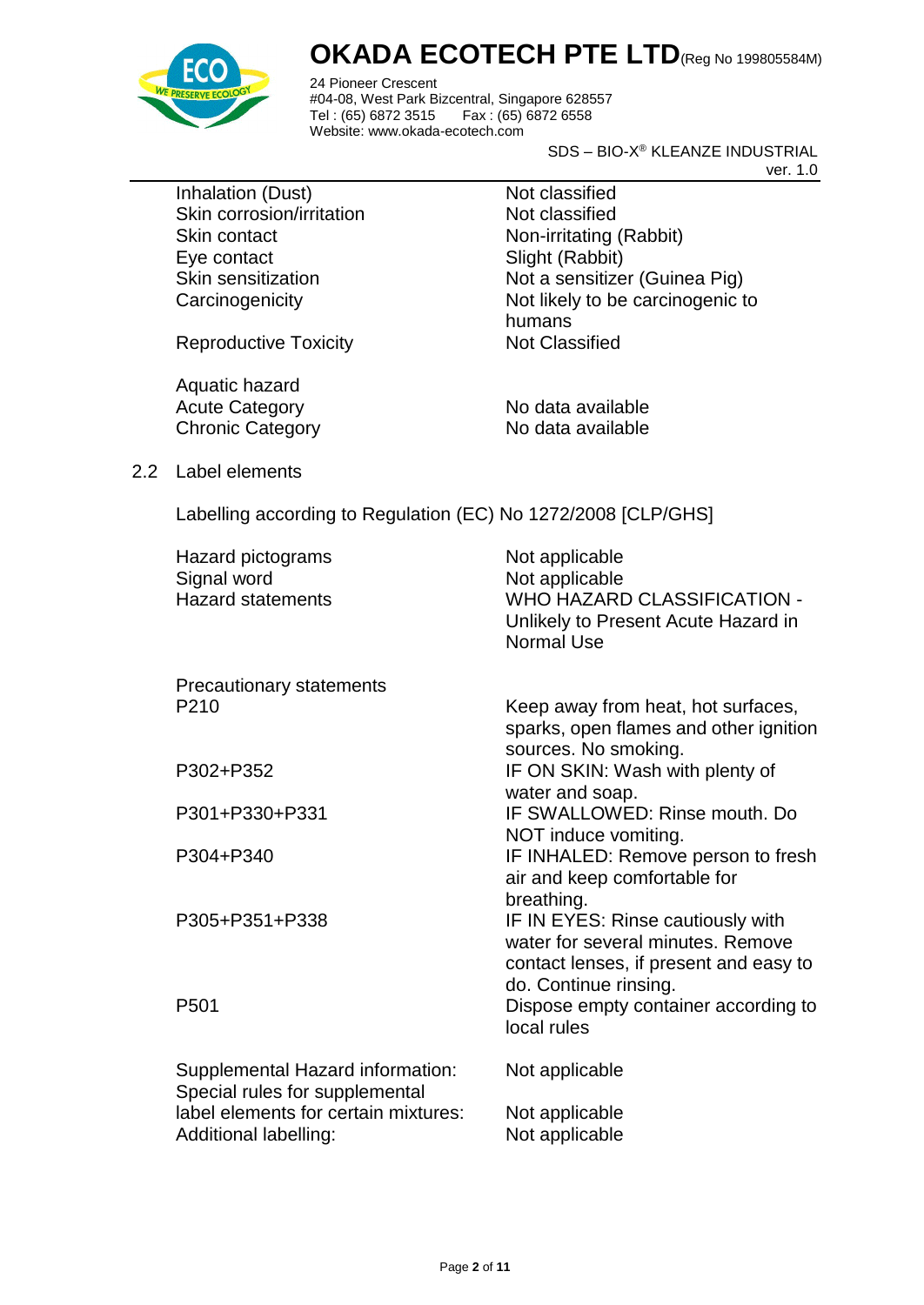

24 Pioneer Crescent #04-08, West Park Bizcentral, Singapore 628557 Fax : (65) 6872 6558 Website: www.okada-ecotech.com

SDS – BIO-X® KLEANZE INDUSTRIAL

ver. 1.0

#### 2.3 Other hazards

Adverse physicochemical effects: Not applicable Adverse human health effects and symptoms: Not applicable Adverse environmental effects: Not applicable Other adverse hazards: Not applicable

#### **SECTION 3: COMPOSITION / INFORMATION ON INGREDIENTS**

3.1 Substances Not applicable

3.2 Mixtures

| <b>Substance</b> | <b>CAS</b> | <b>INDEX</b> | EC No.  | Concen            | <b>Classification</b>                   | <b>SCL and/or</b> |
|------------------|------------|--------------|---------|-------------------|-----------------------------------------|-------------------|
| name             | No.        | No.          |         | tration           | according<br><b>Regulation (EC) No.</b> | <b>M-factor</b>   |
|                  |            |              |         |                   | 1272 [CLP]                              |                   |
| Alpha            | 98-55-5    | N.A.         | 232-26  | 5.00 %            | Skin Irrit.2; H315                      | No data available |
| Terpineol        |            |              | $8 - 1$ | Eye Irrit.2; H319 |                                         |                   |
| Inert            |            |              |         |                   |                                         |                   |
| Ingredients &    | N.A.       | N.A.         | N.A.    | 95.00 %           | N.A.                                    | N.A.              |
| Surfactants      |            |              |         |                   |                                         |                   |

Hazardous ingredients Not applicable

Description of the mixture **Milky** white aqueous emulsion

Additional information:

This mixture does not contain further substances fulfilling the criteria of hazard class "acute toxicity" according to CLP regulation.

#### **SECTION 4: FIRST AID MEASURES**

4.1 Description of first aid measures

General Information

Self-protection of the first aider Not applicable

Following inhalation **Remove victims from area of** exposure and move to fresh air Following skin contact Immediately wash with soap & water Following eye contact Flush eye immediately with steady running water for at least 15 mins Following ingestion **Drink plenty of water.** Do not induce vomiting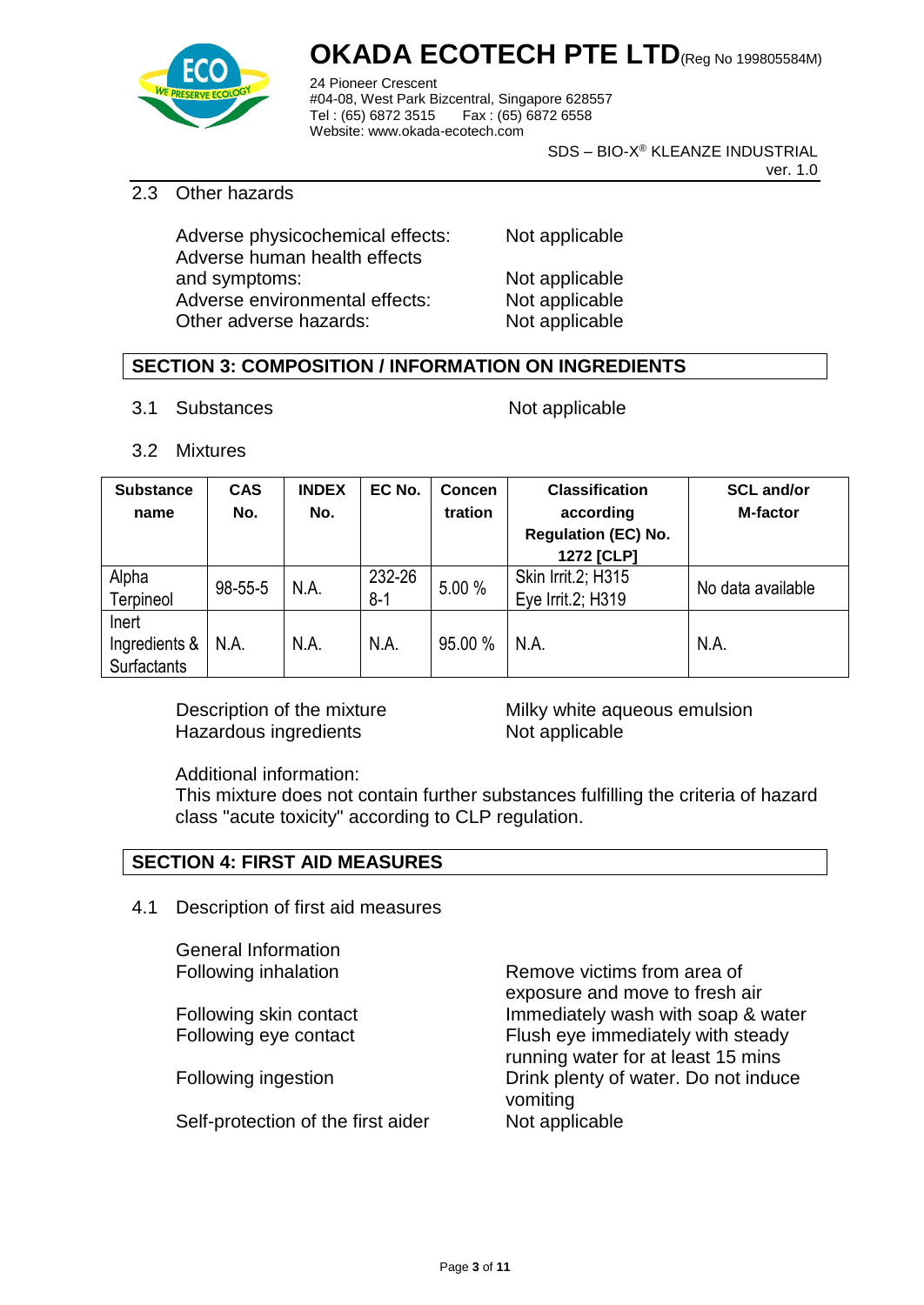

24 Pioneer Crescent #04-08, West Park Bizcentral, Singapore 628557 Fax : (65) 6872 6558 Website: www.okada-ecotech.com

SDS – BIO-X® KLEANZE INDUSTRIAL

ver. 1.0

4.2 Most important symptoms and effects, both acute and delayed

Symptoms No data available Effects No data available

4.3 Indication of any immediate medical attention and special treatment needed

Special treatment No data available

Notes for the doctor Treat symptomatically

#### **SECTION 5: FIREFIGHTING MEASURES**

5.1 Extinguishing media

Suitable extinguishing media Not applicable (nonflammable) Unsuitable extinguishing media Not applicable

5.2 Special hazards arising from the substance or mixture

Hazardous combustion products None identified

5.3 Advice for fire-fighters

Firefighting Instructions Not applicable (nonflammable) Firefighting Equipment Not applicable (nonflammable)

#### **SECTION 6: ACCIDENTAL RELEASE MEASURES**

6.1 Personal precautions, protective equipment and emergency procedures

For non-emergency personnel

| Protective equipment<br><b>Emergency procedures</b> | Not applicable<br>Keep unnecessary and unprotected<br>personnel away. Wear appropriate<br>personal protective equipment as<br>specified in Section 8. Stop leak if<br>possible, without personal risk. |
|-----------------------------------------------------|--------------------------------------------------------------------------------------------------------------------------------------------------------------------------------------------------------|
| For emergency responders                            |                                                                                                                                                                                                        |
| Personal protective equipment                       | Use personal protection<br>recommended in Section 8.                                                                                                                                                   |
| 6.2 Environmental precautions                       | Not applicable                                                                                                                                                                                         |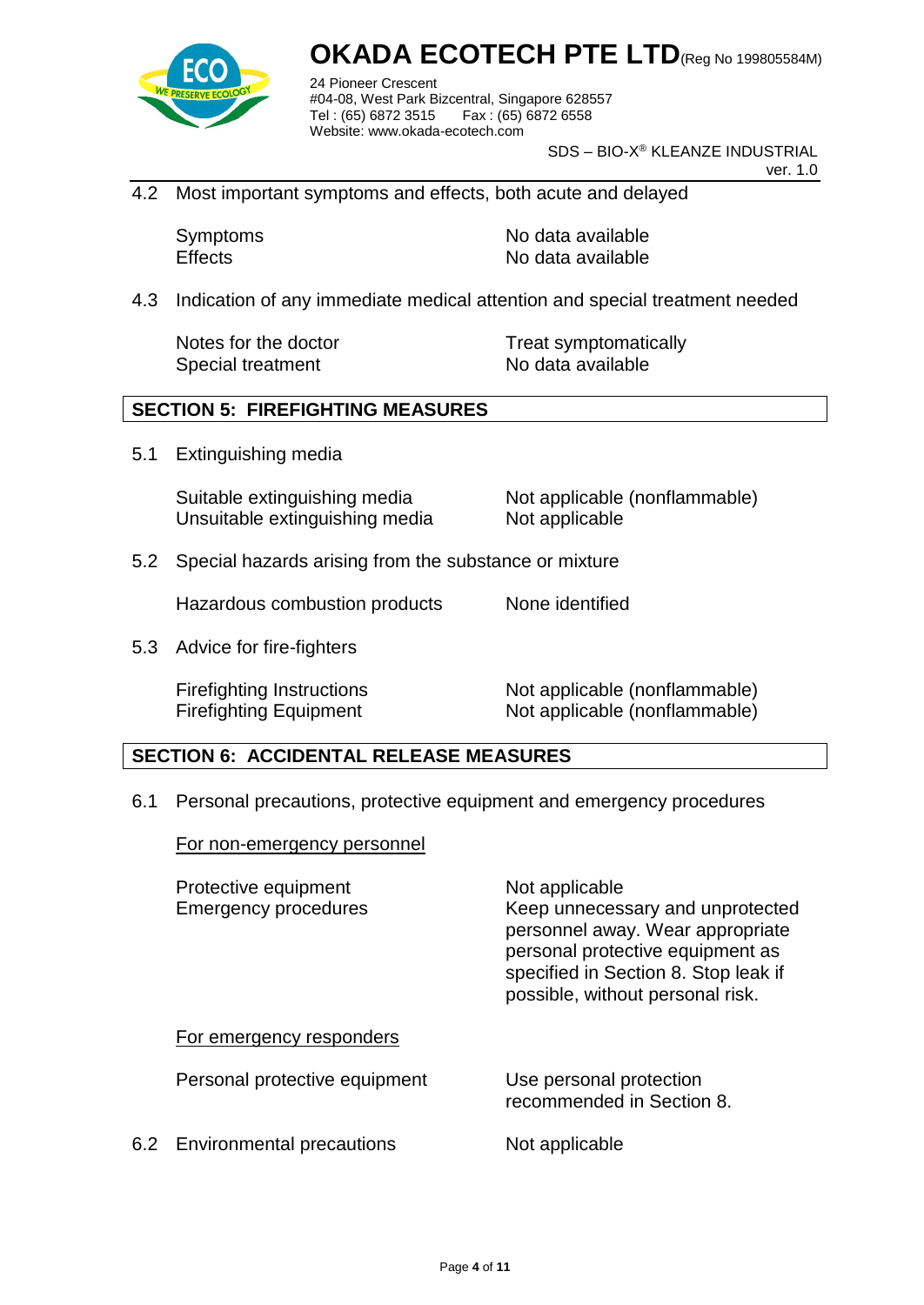

24 Pioneer Crescent #04-08, West Park Bizcentral, Singapore 628557 Fax: (65) 6872 6558 Website: www.okada-ecotech.com

SDS – BIO-X® KLEANZE INDUSTRIAL

ver. 1.0

6.3 Methods and material for containment and cleaning up

For containment **Prevent further leakage or spillage if** safe to do so. For cleaning up **Hose off road surfaces to prevent** accident or slippery surface

6.4 Reference to other sections See Section 12

#### **SECTION 7: HANDLING & STORAGE**

7.1 Precautions for safe handling

Protective measures Advice on safe handling Not applicable Fire preventions Not applicable Aerosol and dust generation prevention Not applicable Environmental precautions Not applicable

Advice on general occupational hygiene Not applicable

7.2 Conditions for safe storage, including any incompatibilities

Packaging materials **HDPE** bottles

Storage conditions Store in a cool, dry place, away from direct sunlight and high temperature.

7.3 Specific end uses

Recommendations Keep out of reach of children. Keep container closed when not in use.

#### **SECTION 8: EXPOSURE CONTROLS / PERSONAL PROTECTION**

8.1 Control parameters

Occupational exposure limits No data available Biological limit values No data available Exposure limits at intended use No data available DNEL/PNEC-values No data available Risk management measures according to used control banding approach approach approach no ben't be a vailable

8.2 Exposure controls

Appropriate engineering controls General ventilation is adequate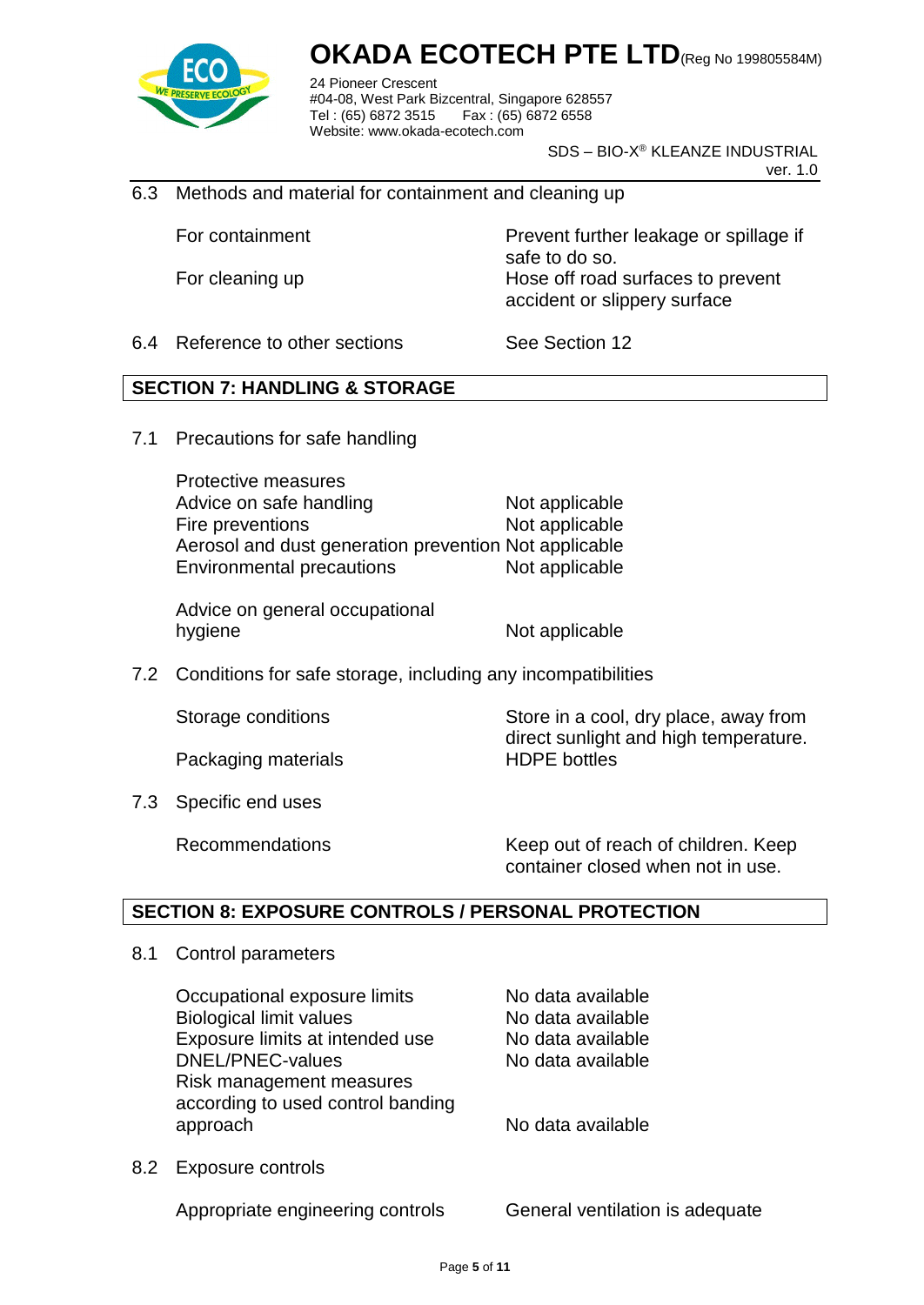

24 Pioneer Crescent #04-08, West Park Bizcentral, Singapore 628557 Fax : (65) 6872 6558 Website: www.okada-ecotech.com

SDS – BIO-X® KLEANZE INDUSTRIAL

ver. 1.0

Personal protective equipment Eye / Face protection None normally required Skin protection None normally required Respiratory protection None normally required Thermal hazards Not applicable

8.2.3Environmental exposure controls

Consumer exposure control Not applicable

### **SECTION 9: PHYSICAL & CHEMICAL PROPERTIES**

9.1 Information on basic physical and chemical properties

| Aqueous emulsion            |
|-----------------------------|
| Liquid                      |
| Milky white                 |
| Pleasant pine               |
| Not applicable              |
| $6.0 \pm 1.0$               |
| Not applicable              |
| $0^{\circ}$ C               |
| Not applicable              |
| Not applicable              |
| Not applicable              |
| Not applicable              |
| Not applicable              |
| Not applicable              |
| Not applicable              |
| Not applicable              |
| $1.0 \pm 0.10$              |
| Completely soluble in water |
| Not applicable              |
| Not applicable              |
| Not applicable              |
| $30 \pm 20$ cps             |
| Not explosive               |
| Not oxidizing               |
|                             |

#### **SECTION 10: STABILITY & REACTIVITY**

- 10.1 Reactivity **Not** applicable
- 10.2 Chemical stability Stable

10.3 Possibility of hazardous reactions No hazardous reaction when handled

and stored according to provisions.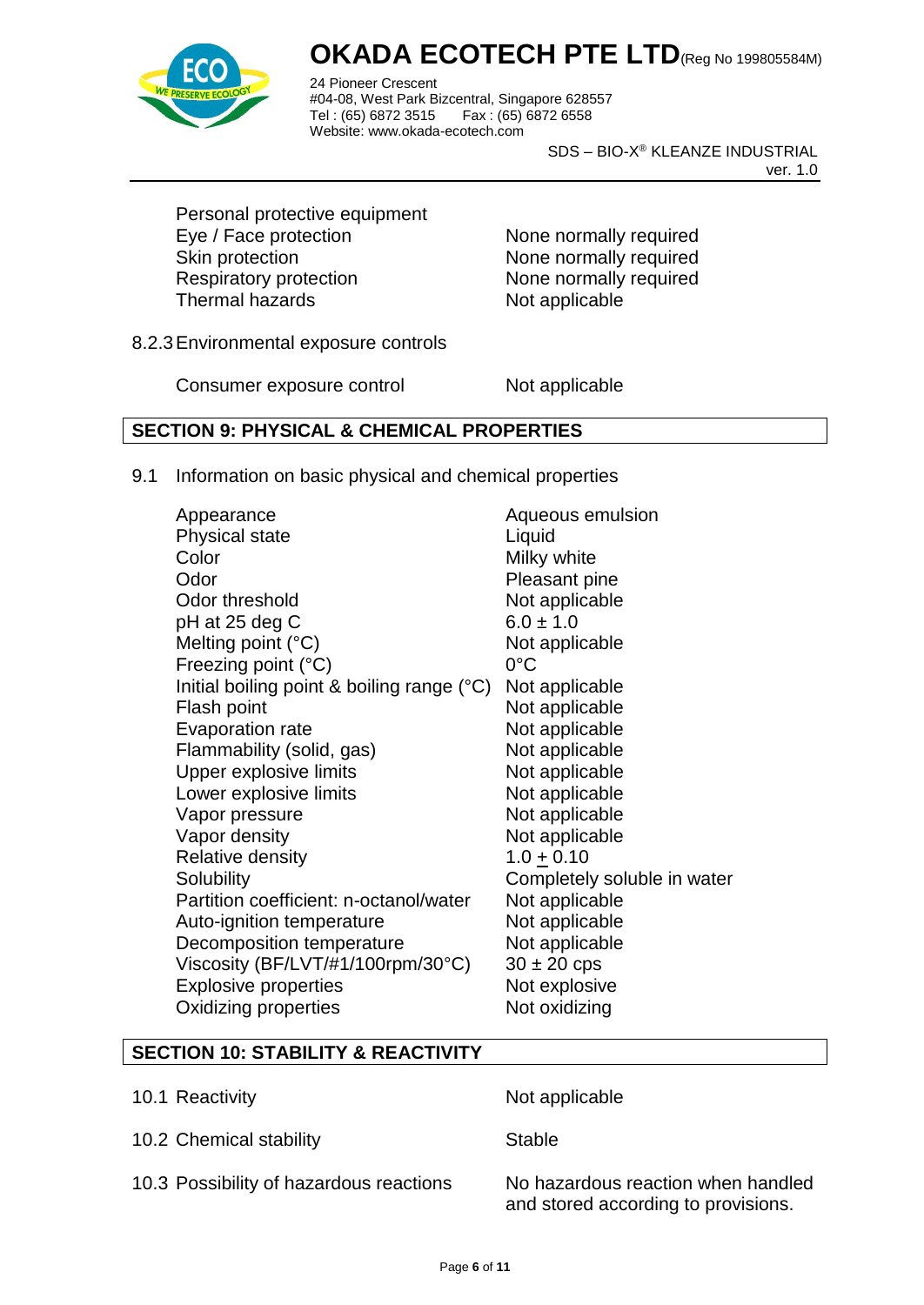

24 Pioneer Crescent #04-08, West Park Bizcentral, Singapore 628557 Fax : (65) 6872 6558 Website: www.okada-ecotech.com

> SDS – BIO-X® KLEANZE INDUSTRIAL ver. 1.0

10.4 Conditions to avoid Excessive heat & prolong sunshine

10.5 Incompatible materials **Acids** Acids

10.6 Hazardous decomposition products Oxides of carbon.

Decomposition is very unlikely.

#### **SECTION 11: TOXICOLOGICAL INFORMATION**

11.1 Information on toxicological effects

#### **Mixtures**

Acute toxicity

Chronic Toxicity Carcinogenicity **No carcinogenicity** No carcinogenicity Mutagenicity Mutagenicity Momutagenicity

Oral LD<sup>50</sup> > 2,000 mg/kg (OECD 420 Guideline) Inhalation  $LC_{50} > 2.11$  mg/L air Dermal Absorption LD<sub>50</sub> > 2,000 mg/kg (OECD 434 Guideline)

Reproductive toxicity No reproductive effect

#### **SECTION 12: ECOLOGICAL INFORMATION**

The following classification and toxicological data are carried out according to the substance criteria (excluding biodegradation and bioaccumulation).

#### **Mixtures**

| 1) Effect on Honey Bees                                                 | <b>Harmless</b>                                     |
|-------------------------------------------------------------------------|-----------------------------------------------------|
| 2) Effect on Earthworm                                                  | $LC_{50}$ > 1000 mg/kg (safe)                       |
| 3) Effect on predators                                                  | <b>Harmless</b>                                     |
| 4) Hazard to soil microflora                                            | Non hazardous                                       |
| 5) Acute Daphnia Immobilization                                         | $EC_{50}$ > 1000 mg/L (safe)<br>$NOEL = 197.5$ mg/L |
| 6) Acute toxicity to fish (Rainbow Trout) $LC_{50} = 440$ mg/L (24 hrs) | $LC_{50} = 150$ mg/L (96 hrs)<br>$NOEC = 50$ mg/L   |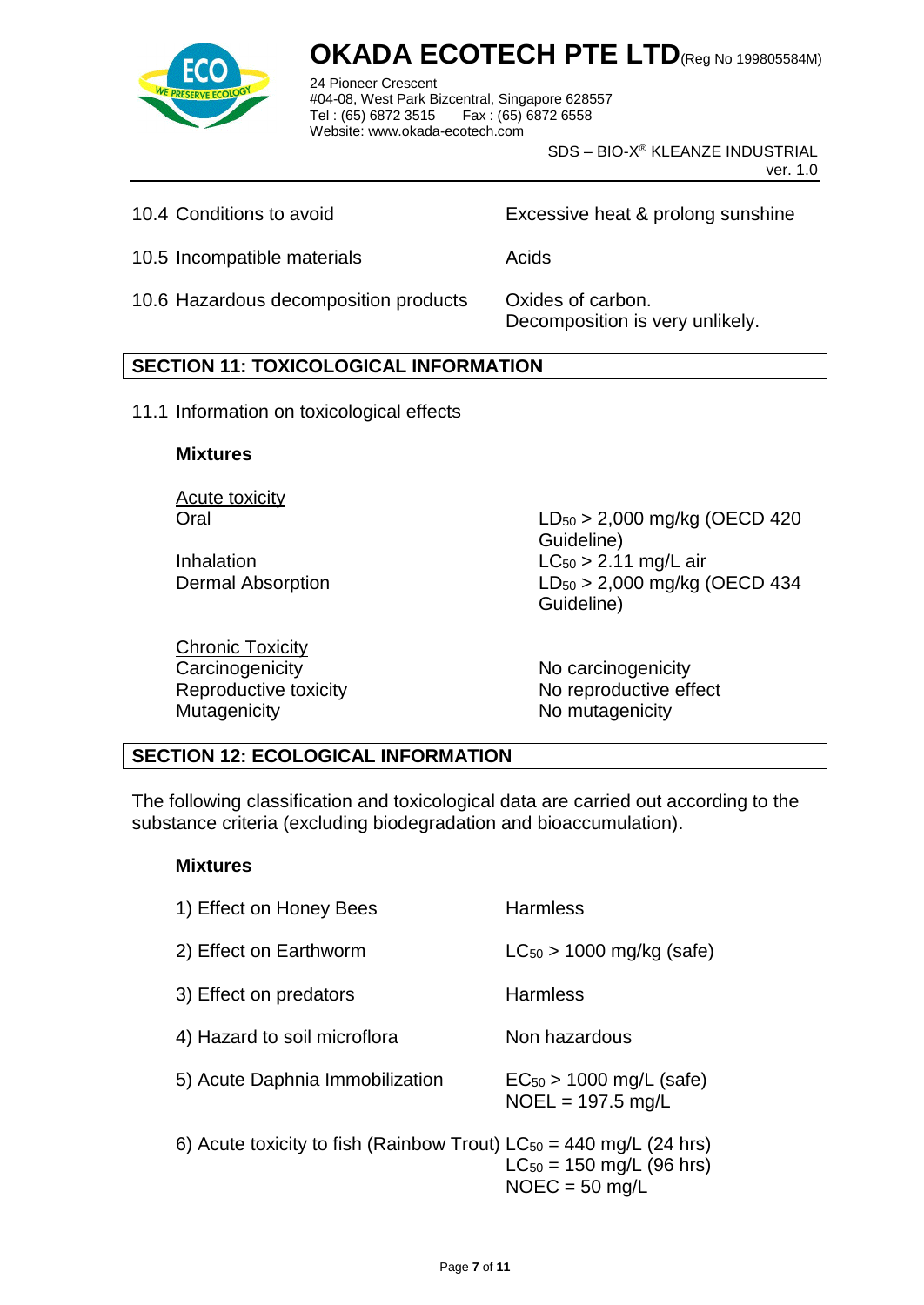

24 Pioneer Crescent #04-08, West Park Bizcentral, Singapore 628557 Tel: (65) 6872 3515 Website: www.okada-ecotech.com

SDS – BIO-X® KLEANZE INDUSTRIAL

ver. 1.0

7) Algal Inhibition Test Non inhibitory/Non stimulant  $NOEC = 22$  mg/L

8) Metabolism in soil **Rapid decomposition in soil** 

9) Degradability in water Readily biodegradable in water

### **SECTION 13: DISPOSAL CONSIDERATIONS**

13.1 Waste treatment methods

Directive 2008/98/EC (Waste Framework Directive) Waste must be disposed of in accordance with federal, state, local, national and international regulations.

Additional information Empty the container completely before disposal

### **SECTION 14: TRANSPORT INFORMATION**

|                              | Land<br>transport<br>(ADR/RID) | <b>Inland</b><br>waterway<br>transport<br>(ADN) | Sea<br>transport<br>(IMDG) | Air transport<br>(ICAO-TI/<br>IATA-DGR) |
|------------------------------|--------------------------------|-------------------------------------------------|----------------------------|-----------------------------------------|
| UN No.<br>14.1               | N.A.                           | N.A.                                            | N.A.                       | N.A.                                    |
| 14.2 UN Proper shipping name | N.A.                           | N.A.                                            | N.A.                       | N.A.                                    |
| 14.3 Transport hazard        | N.A.                           | N.A.                                            | N.A.                       | N.A.                                    |
| class(es)                    |                                |                                                 |                            |                                         |
| Hazard label(s)              | N.A.                           | N.A.                                            | N.A.                       | N.A.                                    |
| Packing group<br>14.4        | N.A.                           | N.A.                                            | N.A.                       | <b>N.A.</b>                             |
| 14.5 Environmental hazards   | N.A.                           | N.A.                                            | N.A.                       | N.A.                                    |

Shipping Information Not Regulated By IATA

14.6 Special precautions for user

Make sure that the containers have no puncture or leakage. Avoid rough handling and dropping. Prevent collapse of cargo piles.

14.7 Transport in bulk according to Annex II of MARPOL 73/78 and the IBC Code

Additional information Not applicable

#### **SECTION 15: REGULATORY INFORMATION**

15.1 Safety, health and environmental regulations/legislation specific for the substance or mixture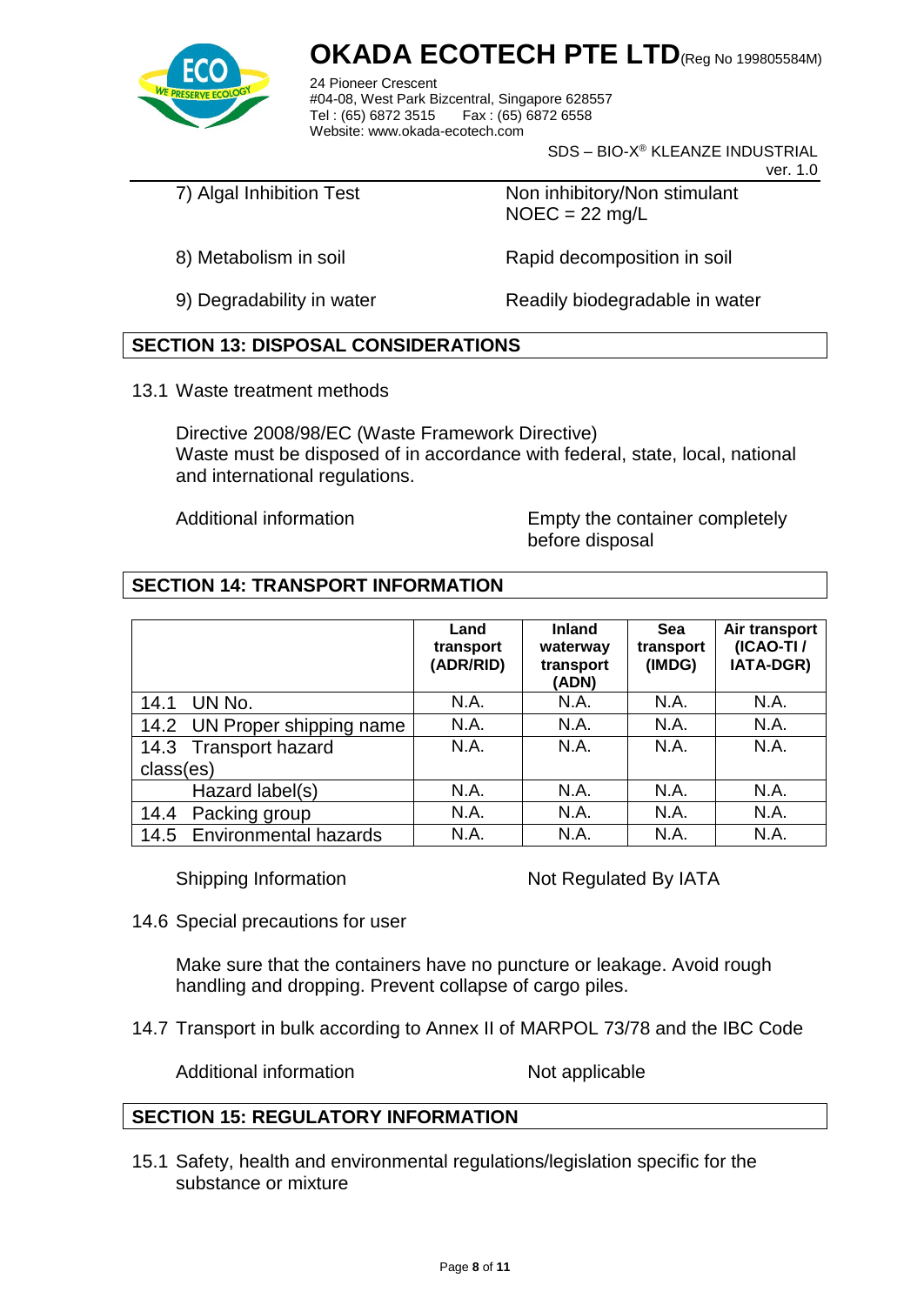

24 Pioneer Crescent #04-08, West Park Bizcentral, Singapore 628557 Fax : (65) 6872 6558 Website: www.okada-ecotech.com

SDS – BIO-X® KLEANZE INDUSTRIAL

ver. 1.0

EU regulations Authorizations and/or restrictions on use See Section 1

Other EU regulations Not applicable

National regulations None

15.2 Chemical safety Assessment

For this substance & mixture, a chemical safety assessment is not required.

#### **SECTION 16: OTHER INFORMATION**

| 16.1 | Indication of changes: | Any changes to the SDS compared to previous    |
|------|------------------------|------------------------------------------------|
|      |                        | versions are highlighted with background color |
|      |                        | on the concerned content.                      |

#### 16.2 Abbreviations and acronyms:

| <b>CAS</b><br><b>DNEL</b> | <b>Chemical Abstract Service</b><br>Derivative No Effect Level |
|---------------------------|----------------------------------------------------------------|
| EC                        | <b>European Community</b>                                      |
| <b>EINECS</b>             | European Inventory of Existing Chemical                        |
|                           | <b>Substances</b>                                              |
| <b>OECD</b>               | The Organization for Economic Cooperation<br>and Development   |
| <b>MSHA</b>               | Mine Safety Health Administration                              |
| <b>NIOSH</b>              | National Institute of Occupational Safety &<br>Health          |
| <b>OEL</b>                | Occupational Exposure Limit                                    |
| <b>PBT</b>                | Persistent, Bioaccumulative, Toxic                             |
| <b>NOEC</b>               | No Observed Effect Concentration                               |
| <b>NOEL</b>               | No Observed Effect Level                                       |
| <b>NOAEL</b>              | No Observed Adverse Effect Level                               |
| <b>PNEC</b>               | <b>Predicted No Effect Concentration</b>                       |
| <b>SCOEL</b>              | Scientific Committee on Occupational Exposure<br>Limits        |
| <b>TLV</b>                | Threshold Limit Value                                          |
| TWA                       | <b>Time Weighted Average</b>                                   |
| vPvB                      | Very Persistent, Very Bioaccumulative<br><b>Weight Percent</b> |
|                           |                                                                |

16.3 Key literature references and sources for data

Hazard phrase(s) referenced in section 2:

| H <sub>350</sub> | May cause cancer.            |
|------------------|------------------------------|
| H <sub>351</sub> | Suspected of causing cancer. |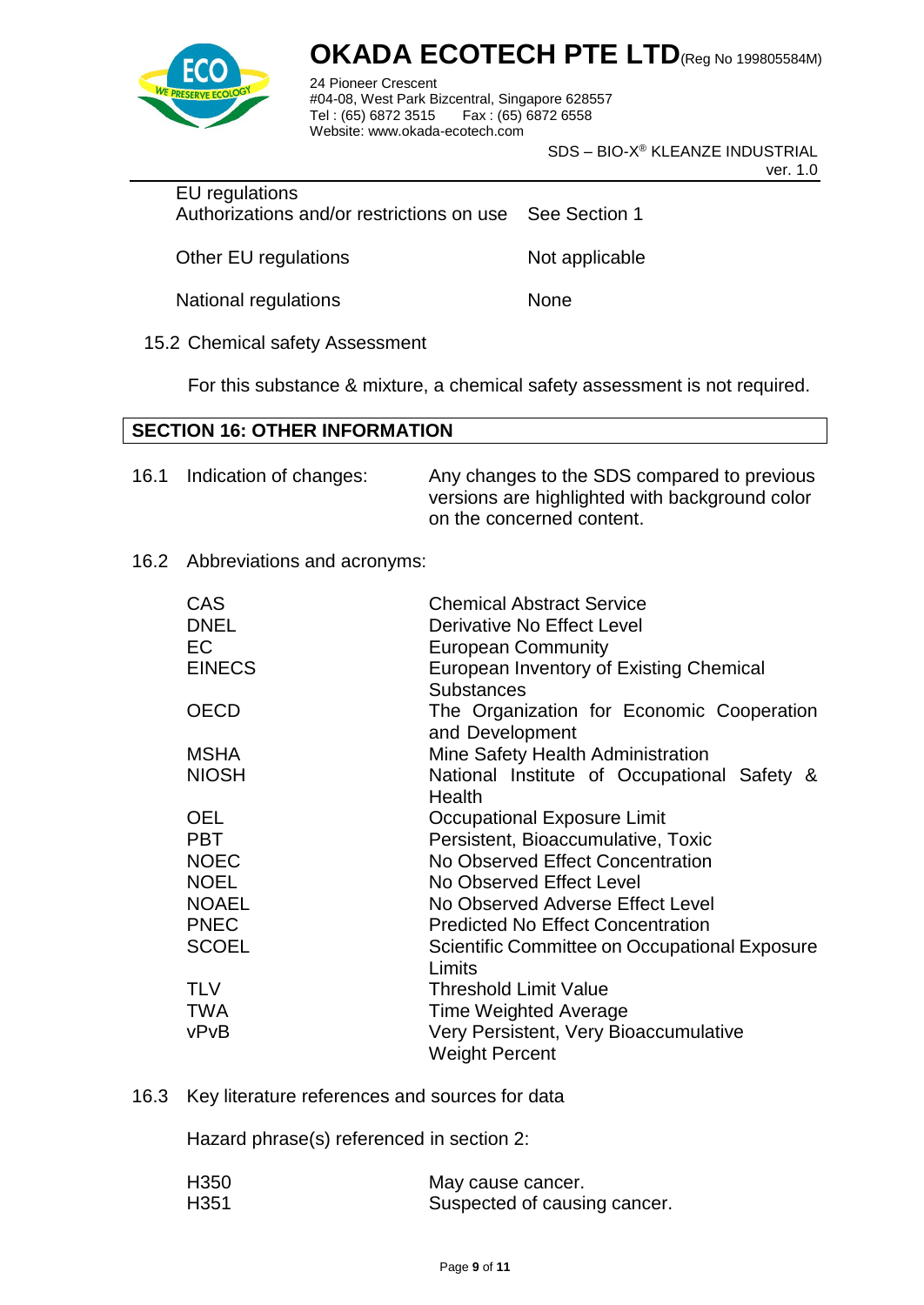

24 Pioneer Crescent #04-08, West Park Bizcentral, Singapore 628557 Tel : (65) 6872 3515 Fax : (65) 6872 6558 Website: www.okada-ecotech.com

SDS – BIO-X® KLEANZE INDUSTRIAL

ver. 1.0

| H <sub>225</sub> | Highly flammable liquid and vapour                   |
|------------------|------------------------------------------------------|
| H301+H311+H331   | Toxic if swallowed, in contact with skin or if       |
|                  | inhaled                                              |
| H <sub>302</sub> | Harmful if swallowed                                 |
| H304             | May be fatal if swallowed and enters airways         |
| H311             | Toxic in contact with skin                           |
| H315             | Causes skin irritation                               |
| H317             | May cause an allergic skin reaction                  |
| H318             | Causes serious eye damage                            |
| H319             | Causes serious eye irritation                        |
| H331             | Toxic if inhaled                                     |
| H332             | Harmful if inhaled                                   |
| H336             | May cause drowsiness or dizziness                    |
| <b>H360D</b>     | May damage the unborn child.                         |
| H362             | May cause harm to breast-fed children                |
| H372             | Causes damage to organs through prolonged            |
|                  | or repeated exposure                                 |
| H373             | May cause damage to organs through                   |
|                  | prolonged or repeated exposure                       |
| H400             | Very toxic to aquatic life                           |
| H410             | Very toxic to aquatic life with long lasting effects |
| H411             | Toxic to aquatic life with long lasting effects      |
|                  |                                                      |

Precautionary Statements referenced in section 2:

| Prevention:                 |                                                                                                 |
|-----------------------------|-------------------------------------------------------------------------------------------------|
| P <sub>210</sub>            | Keep away from heat, hot surfaces, sparks,<br>open flames and other ignition sources. No        |
| P <sub>280</sub>            | smoking.<br>Wear protective gloves/protective clothing/eye<br>protection/face protection.       |
| Response:                   |                                                                                                 |
| P302+P352<br>P301+P330+P331 | If on skin: Wash with plenty of water.<br>IF SWALLOWED: Rinse mouth, Do NOT<br>induce vomiting. |
| P304+P340                   | IF INHALED: Remove person to fresh air and<br>keep comfortable for breathing.                   |
| P391                        | Collect spillage.                                                                               |
| Storage:                    |                                                                                                 |
| P403+P233                   | Store in a well-ventilated place. Keep container<br>tightly closed.                             |
| P403+P235                   | Store in a well-ventilated place. Keep cool.                                                    |